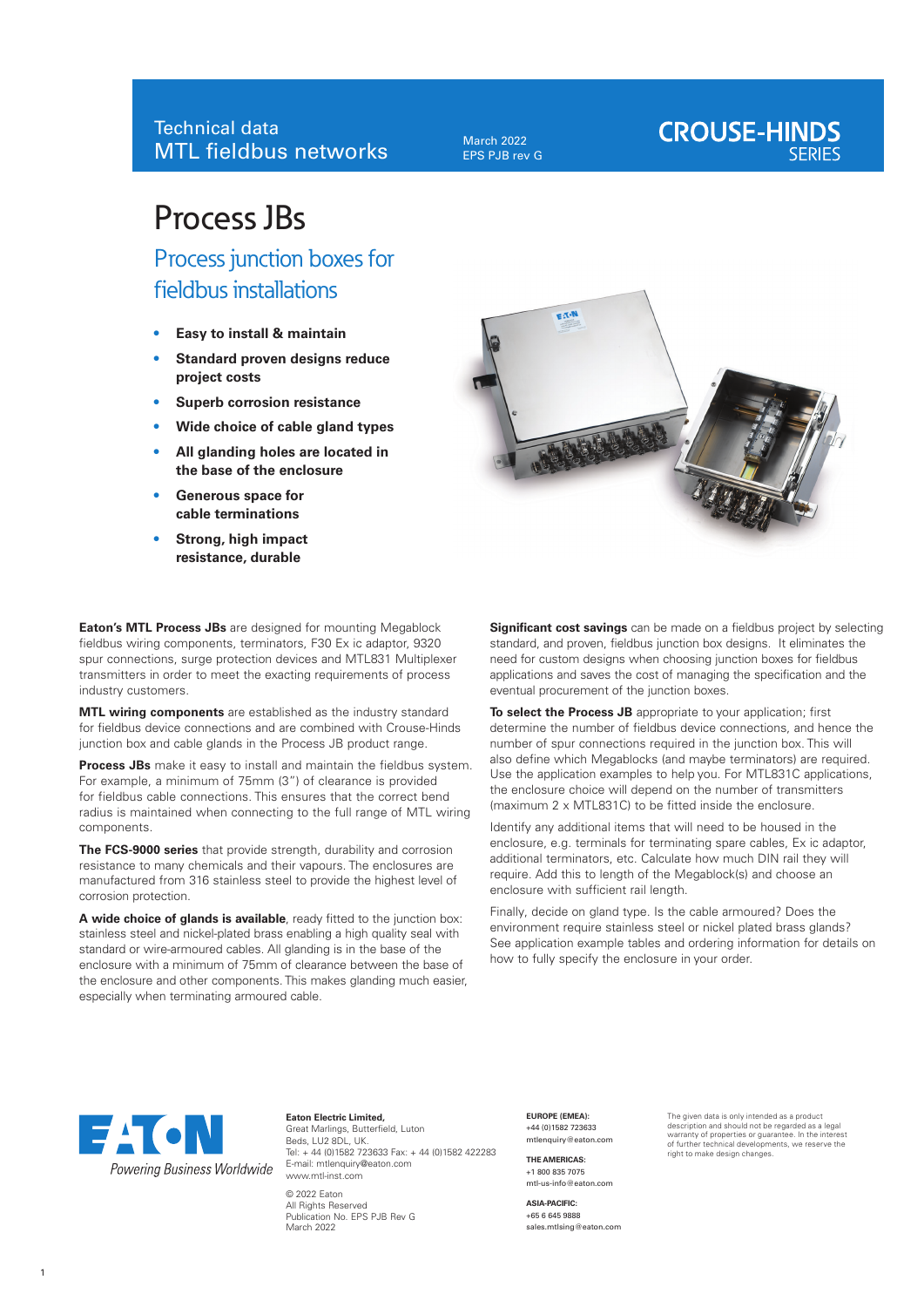# Process JBs March 2022

# FCS-9000 range

# Junction boxes

The FCS-9000 range of enclosures are manufactured from polished 316 stainless steel to provide the highest levels of corrosion resistance for the harshest process environments.

The FCS-96xx Process JBs are suitable for Zone 2 and Zone 1 intrinsically safe (Ex i) and increased safety applications.

The fieldbus junction boxes are available pre-drilled for one segment: having trunk-in, trunk-out and 4 spur connections; or a trunk-in and 8 or 12 spur connections; or two segments having a trunk-in and 24 spur connections. Two-pair multicore trunk cable may be used when only a single trunk gland is available.

For temperature multiplexer applications, junction boxes are available for a single MTL831C with a data highway in and 16 sensor connections and for 2 MTL831C units with a data highway in and 32 sensor connections.

The wide choice of glands, including stainless steel and nickelplated brass, enables a high quality seal with standard or wire armoured cables.

The box incorporates a rain channel that prevents standing water from damaging the one-piece seal; diverting it away from the contents when the door is opened. A 10mm earth stud and a breather are also included as standard.

An adhesive backed, Traffolyte tag label is supplied loose or can be engraved with the tag number and fitted, if details are supplied when ordering.

# **SPECIFICATION**

### **GENERAL**

#### **Materials**

Electrochemically polished 316 Stainless Steel Silicone gasket

### **DIN rail**

FCS-9604, FCS-9608, FCS-9612, FCS-9616, FCS-9642: - one (1) DIN rail FCS-9624, FCS-9362: - two (2) DIN rails DIN rail to EN 50022 35 x 7.5 'T' section, mounted vertically Each rail fitted with two end stops

### **Breather plug**

Provided

#### **External earth connection**

M10 threaded stud

#### **Tag label**

Traffolyte, adhesive backed - white background - black text

#### **Other**

Hinged lid



#### **ENVIRONMENTAL**

**Operating Temperature**   $-40^{\circ}$ C to  $+70^{\circ}$ C **Storage Temperature**

 $-40^{\circ}$ C to  $+80^{\circ}$ C

**Relative Humidity % RH (non-condensing)** 5 to 95%

**IP rating** 

IP66 to EN 60529

**Impact resistance** 7 Nm to IEC 60079-7

#### **Location of Process JB**

Safe area, Zone 2, IIC T4 hazardous area or Zone 1, IIC T4 hazardous area for intrinsically safe fieldbus segment.

*Note: If used in a hazardous area, the contents must be suitably certified/approved.*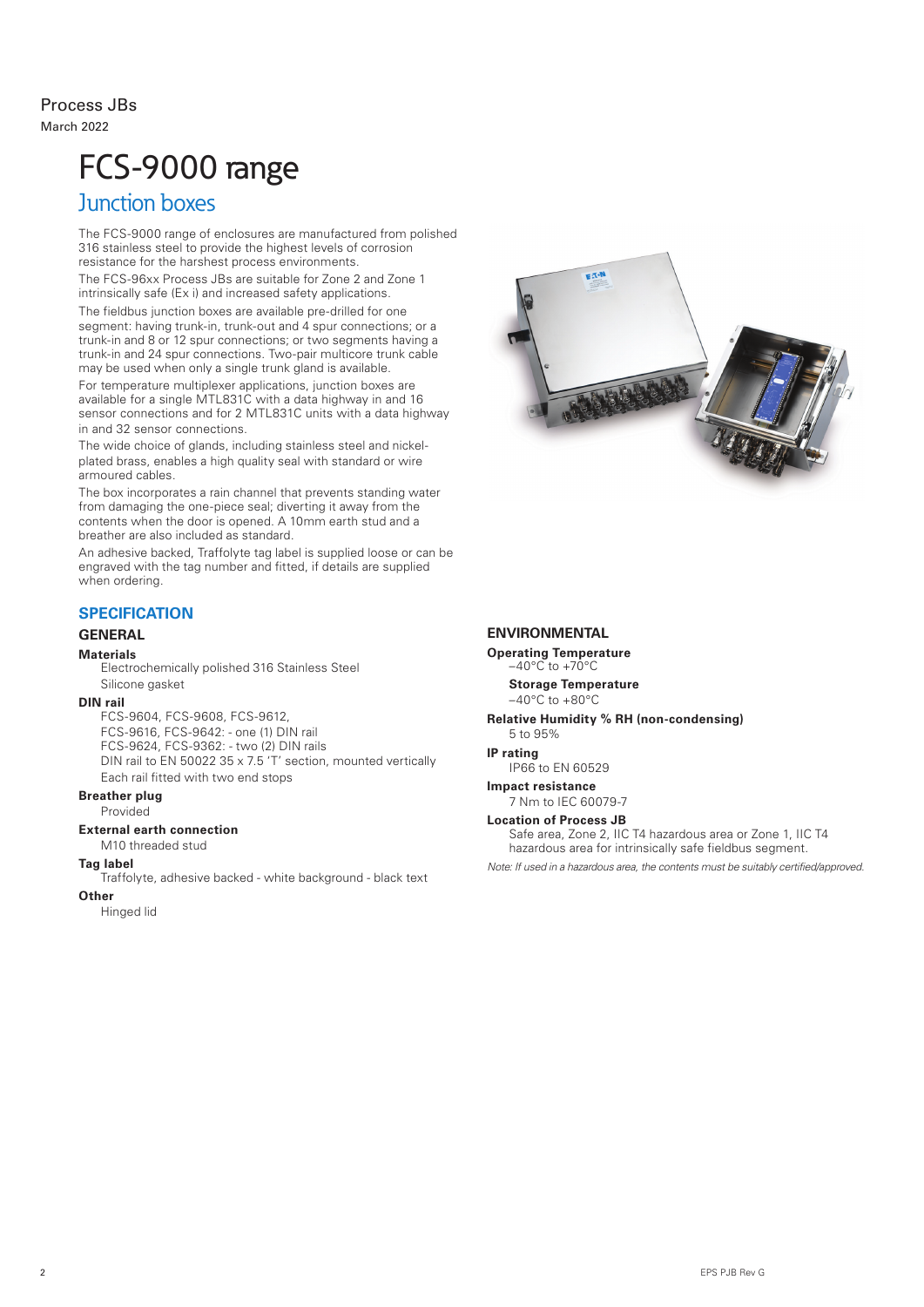# Process JBs

March 2022

# **APPLICATION EXAMPLES**

| <b>Model</b>                     | Max.<br>glands                   | <b>DIN rail length</b><br>mm | <b>Megablocks</b><br>/trunk                                                                       | No of<br>trunks  | Spurs/<br>trunk          | <b>Trunk in</b>                                                                              | <b>Trunk</b><br>out                                                                                          | <b>Total spurs</b>   | $-ZZ*$<br>value                  | <b>Unused DIN rail</b><br>length mm                               |
|----------------------------------|----------------------------------|------------------------------|---------------------------------------------------------------------------------------------------|------------------|--------------------------|----------------------------------------------------------------------------------------------|--------------------------------------------------------------------------------------------------------------|----------------------|----------------------------------|-------------------------------------------------------------------|
|                                  | <b>Single trunk applications</b> |                              |                                                                                                   |                  |                          |                                                                                              |                                                                                                              |                      |                                  |                                                                   |
| <b>FCS-9604</b>                  | 6                                | 166                          | 2 way<br>4 way<br>$4$ way $(T)$                                                                   |                  | $\overline{2}$<br>4<br>4 |                                                                                              |                                                                                                              | 2<br>4<br>4          | $\Omega$<br>$\Omega$<br>$\Omega$ | 111<br>80<br>80                                                   |
| <b>FCS-9608</b>                  | 9                                | 166                          | $4$ way + 2 way<br>8 way<br>$8$ way $(T)$                                                         |                  | 6<br>8<br>8              |                                                                                              |                                                                                                              | 6<br>8<br>8          | $\Omega$<br>$\Omega$<br>$\Omega$ | 30<br>30<br>30                                                    |
| <b>FCS-9612</b>                  | 13                               | 200                          | 12 way (T)<br>$Ex$ ic + 4 way (T)                                                                 |                  | 12<br>$\overline{4}$     | $\overline{A}$                                                                               |                                                                                                              | 12<br>4              | 12<br>4                          | $\sim$<br>12                                                      |
| <b>FCS-9642</b>                  | 13                               |                              | $Ex$ ic + 8 way $(T)$<br>$Ex$ ic + 12 way (T)                                                     |                  | 8<br>12                  |                                                                                              |                                                                                                              | 12<br>12             | 12<br>12                         |                                                                   |
| <b>FCS-9624</b>                  | 25                               | $2 \times 260$               | $8$ way + $8$ way(T)                                                                              |                  | 16                       |                                                                                              | $\overline{\phantom{0}}$                                                                                     | 16                   | 16                               | $2 \times 150$                                                    |
| <b>Double trunk applications</b> |                                  |                              |                                                                                                   |                  |                          |                                                                                              |                                                                                                              |                      |                                  |                                                                   |
| <b>FCS-9624</b>                  | 25                               | $2 \times 260$               | $2 \times 8$ way(T)<br>$2 \times 10$ way(T)<br>$2 \times 12$ way(T)<br>$2 \times Ex$ ic 12 way(T) | 2<br>2<br>2<br>2 | 8<br>10<br>12<br>12      | 1 (2-pair multicore)<br>1 (2-pair multicore)<br>1 (2-pair multicore)<br>1 (2-pair multicore) | $\overline{\phantom{a}}$<br>$\overline{\phantom{0}}$<br>$\overline{\phantom{0}}$<br>$\overline{\phantom{0}}$ | 16<br>20<br>24<br>24 | 16<br>20<br>24<br>24             | $2 \times 150$<br>$2 \times 129$<br>$2 \times 93$<br>$2 \times 8$ |

 $(T)$  = Megablock with integral terminator  $*$  see ordering information

| Model           | Max.<br>glands | <b>Multiplexer sensor</b><br>channels | No of<br><b>Data Highway</b> |
|-----------------|----------------|---------------------------------------|------------------------------|
| <b>FCS-9616</b> |                | 16                                    |                              |
| <b>FCS-9632</b> | 33             | 32                                    |                              |

# **ENCLOSURE AND MOUNTING DETAILS**





Areg for moveling<br>Telefons components

|                 | A   | B   | c   | D   | Е   | F   | <b>Weight</b>    |
|-----------------|-----|-----|-----|-----|-----|-----|------------------|
| <b>FCS-9604</b> | 260 | 260 | 316 | 158 | 152 | N/A | $6.0 - 6.5$ kg   |
| <b>FCS-9608</b> | 260 | 260 | 316 | 158 | 152 | N/A | $6.0 - 7.0$ kg   |
| <b>FCS-9612</b> | 305 | 305 | 362 | 203 | 152 | N/A | $7.0 - 8.2$ kg   |
| <b>FCS-9616</b> | 305 | 305 | 362 | 203 | 203 | N/A | $7.2 - 8.4$ kg   |
| <b>FCS-9632</b> | 508 | 406 | 564 | 267 | 203 | 185 | $10.3 - 12.5$ kg |
| <b>FCS-9624</b> | 508 | 406 | 564 | 267 | 152 | 185 | $10.0 - 12.2$ kg |
| <b>FCS-9642</b> | 305 | 406 | 362 | 267 | 152 | N/A | 7.2 - 8.4kg      |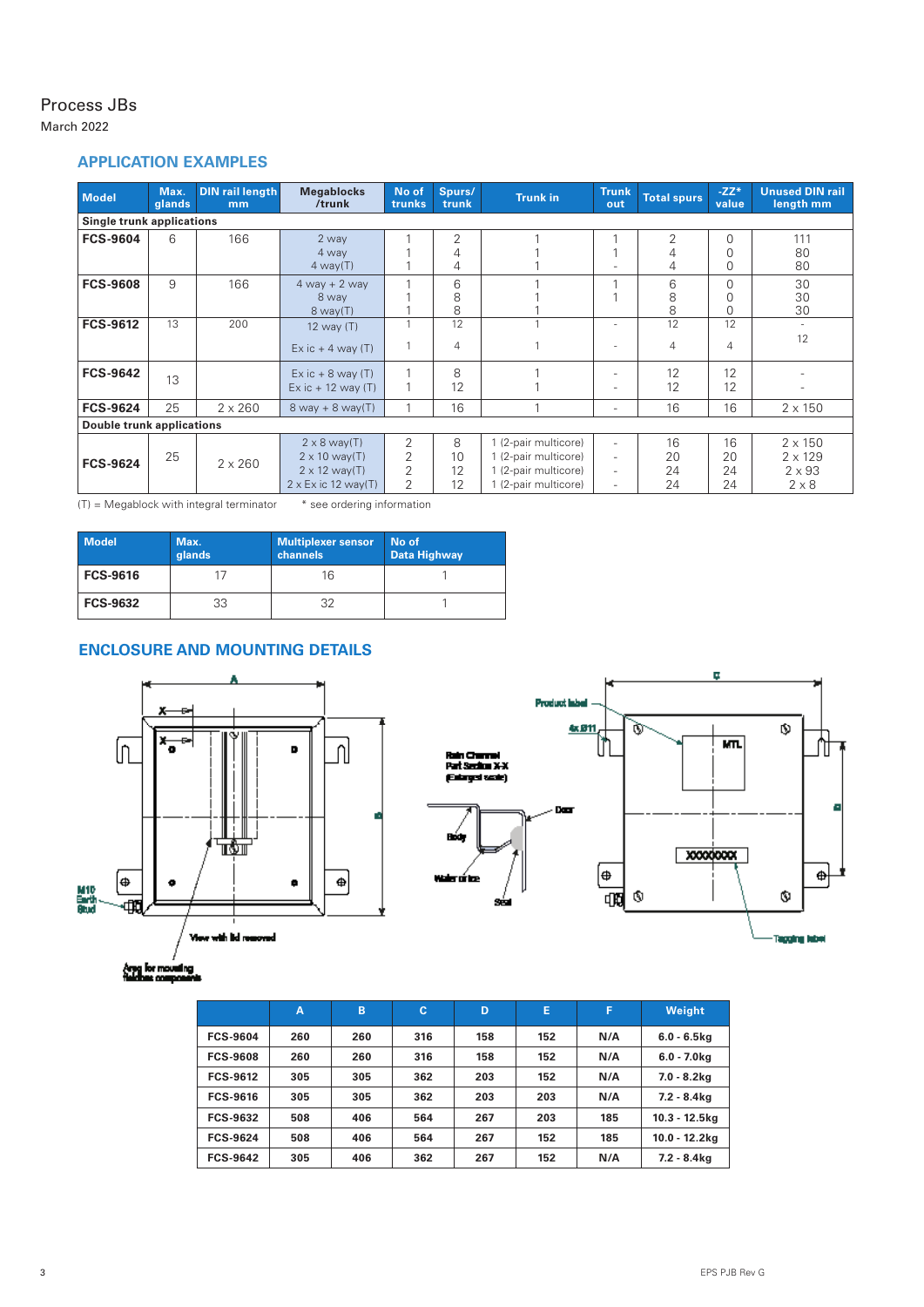# Process JBs March 2022

# **GLANDING ARRANGEMENTS**